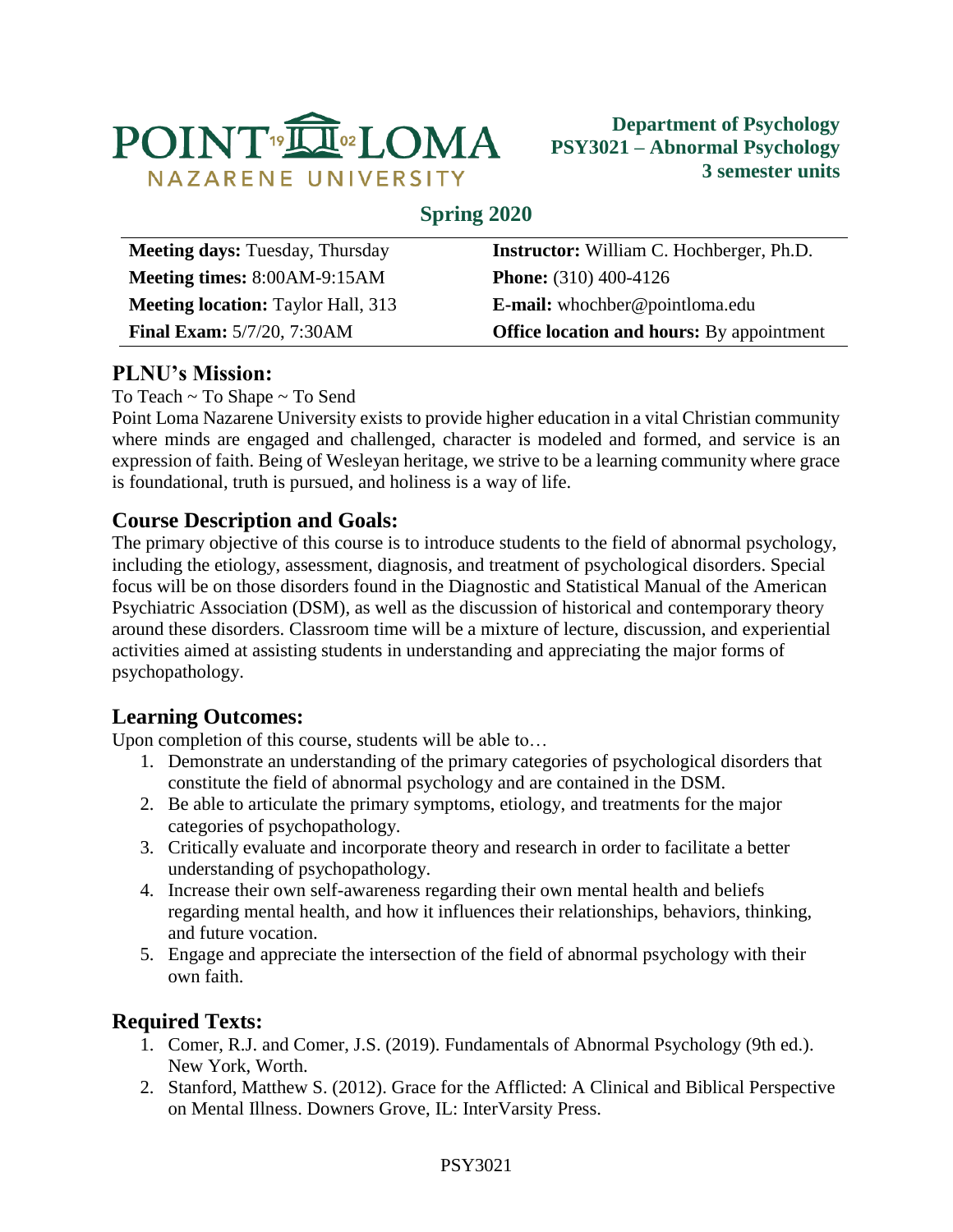#### **Recommended Resources:**

1. American Psychiatric Association (2013). Diagnostic and Statistical Manual of Mental Disorders, Fifth Edition. Washington, D.C.: the American Psychiatric Association.

#### **Assignments:**

#### *Scheduled Readings*

 The reading assignments in the schedule form the basis of the lectures and discussions and should be read prior to the lecture date. All chapters listed refer to those in *Fundamentals of Abnormal Psychology* (Comer & Comer, 2019).

#### *Faith and Abnormal Psychology Essay*

 Students will write a paper exploring the intersection of their faith and the field of abnormal psychology. This will consist of both 1) a response to the content and themes presented in *Grace for the Afflicted: A Clinical and Biblical Perspective on Mental Illness*, and 2) an exploration of their own thoughts and connection to their own personal faith. This paper should not simply be a review and summary of *Grace for the Afflicted*, but rather it is an opportunity for students to freely explore, discuss, and evaluate their stance on a variety of topics, including, but not limited to: the existence of suffering due to mental illness, spiritual conceptualizations of mental illness, and the implications of psychological disorders leading people towards/away from God. Given the very broad nature of this assignment, I will be open and available to meet with students in order to help choose and/or refine their topics of discussion. Further, credit for this assignment will be very generous as long as it demonstrates a meaningful and genuine discussion of the above topics. A full lecture period devoted to a group discussion of the content of this assignment will immediately follow when the assignment is collected. This paper should be written in APA style with the body being approximately 8 pages long.

#### *Psychological Disorder Essay*

 Students will write a comprehensive review of a specific psychological disorder of their own choosing. They can pick from any specific disorder found in the DSM-5 (e.g., Schizophrenia, Obsessive-Compulsive Disorder, etc.). This essay will provide a detailed discussion of: 1) the clinical features/symptoms of the disorder, 2) prevalence and epidemiology, 3) the major theories regarding the disorder and its etiology (e.g., biochemical, psychological, sociocultural), 4) contemporary treatment methodologies, and 5) anything else relevant to understanding the condition from a contemporary perspective. The goal of this paper is to foster a deeper understanding of a specific psychological disorder. The textbook for this course (Comer & Comer, 2019), the DSM-5, and lecture notes should be used as resources as well as a general outline for important domains to over in the essay. Sources from peer-reviewed journal articles, professional textbooks, or other forms of professional and evidence-based online resources are also encouraged. Students are encouraged to reach out to the professor to discuss their desired topic, for any assistance in vetting references, and ensuring the essay is of appropriate and sufficient scope. This paper should be written in APA style with the body being approximately 8 pages long.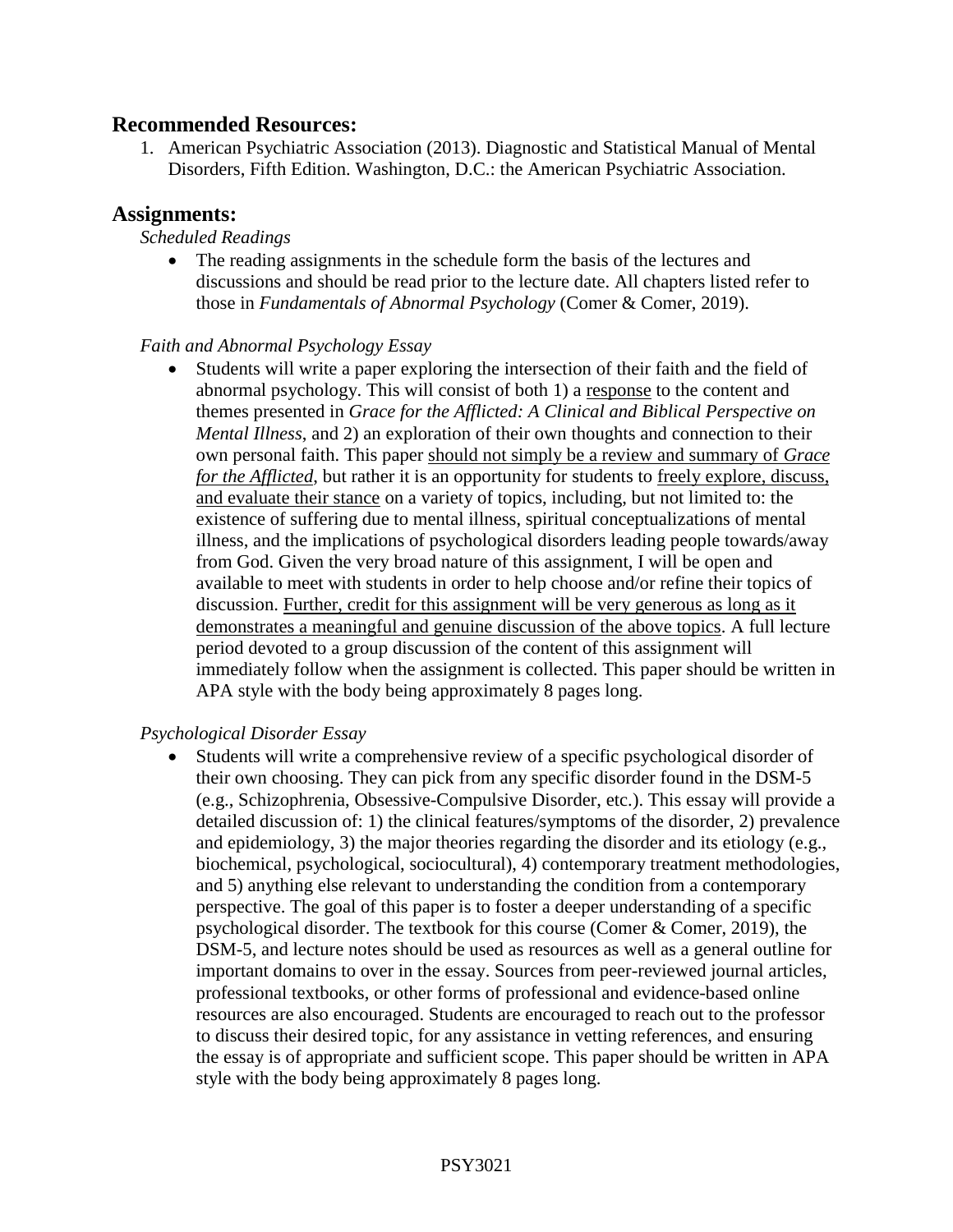# **Exams:**

There will be four (4) exams spaced evenly across the semester. Each exam will include information derived from a combination of assigned readings and lecture material, and will consist of a combination of multiple choice and short-response style questions. In each exam, heavy emphasis will be placed on the students' ability to analyze clinical case examples. Exam #1 will consist of information covered from Weeks 1-3, Exam #2 Weeks 4-7, and Exam #3 Weeks 8-11. The final exam (Exam #4) will be cumulative (covering Weeks 1-15) but weighted towards information covered from Week 12-15. Performance distributions of these exams will be evaluated and adjusted at the discretion of the professor. Per PLNU Policy, exams may be deferred due only to illness or other equally valid conditions over which the student has no control. Approval for deferral must occur **before** the scheduled examination, and is subject to the discretion of the professor.

| Letter Grade | Percentage Score |  |
|--------------|------------------|--|
| A            | $>93\%$          |  |
| $A -$        | 90-92%           |  |
| $B +$        | 88-89%           |  |
| B            | 84-87%           |  |
| $B -$        | 80-83%           |  |
| $C +$        | 77-79%           |  |
| C            | 70-76%           |  |
| $C -$        | 65-69%           |  |
| $D +$        | 62-64%           |  |
| D            | 55-61%           |  |
| $D -$        | 50-54%           |  |
| $\mathbf{F}$ | $<$ 50%          |  |
|              |                  |  |

#### **Grading Criterion and Scale:**

| Assignment                                    | <b>Percent of Total Grade</b> |
|-----------------------------------------------|-------------------------------|
| Exams $#1-3$                                  | 15% each (45% total)          |
| Exam #4 (Final Exam)                          | 25%                           |
| Christianity and Abnormal Psychology<br>Essay | 15%                           |
| <b>Psychological Disorder Essay</b>           | 15%                           |

# **Late Work Policy:**

All assignments must be uploaded in digital form to Canvas at the start of class (8AM) on the date indicated on the course outline and schedule in order to be graded. After this cutoff has passed, the submission portal will close and assignments can no longer be submitted. However, late assignments will be accepted if they are emailed directly to the professor. Please note that all late submissions will receive a penalty of a **10% deduction per day** off the total points for the assignment until the assignment is received by the professor. If the assignment is not submitted within 7 days of the due date, and no exception has been granted by the professor, the assignment will be counted as missing and receive no credit.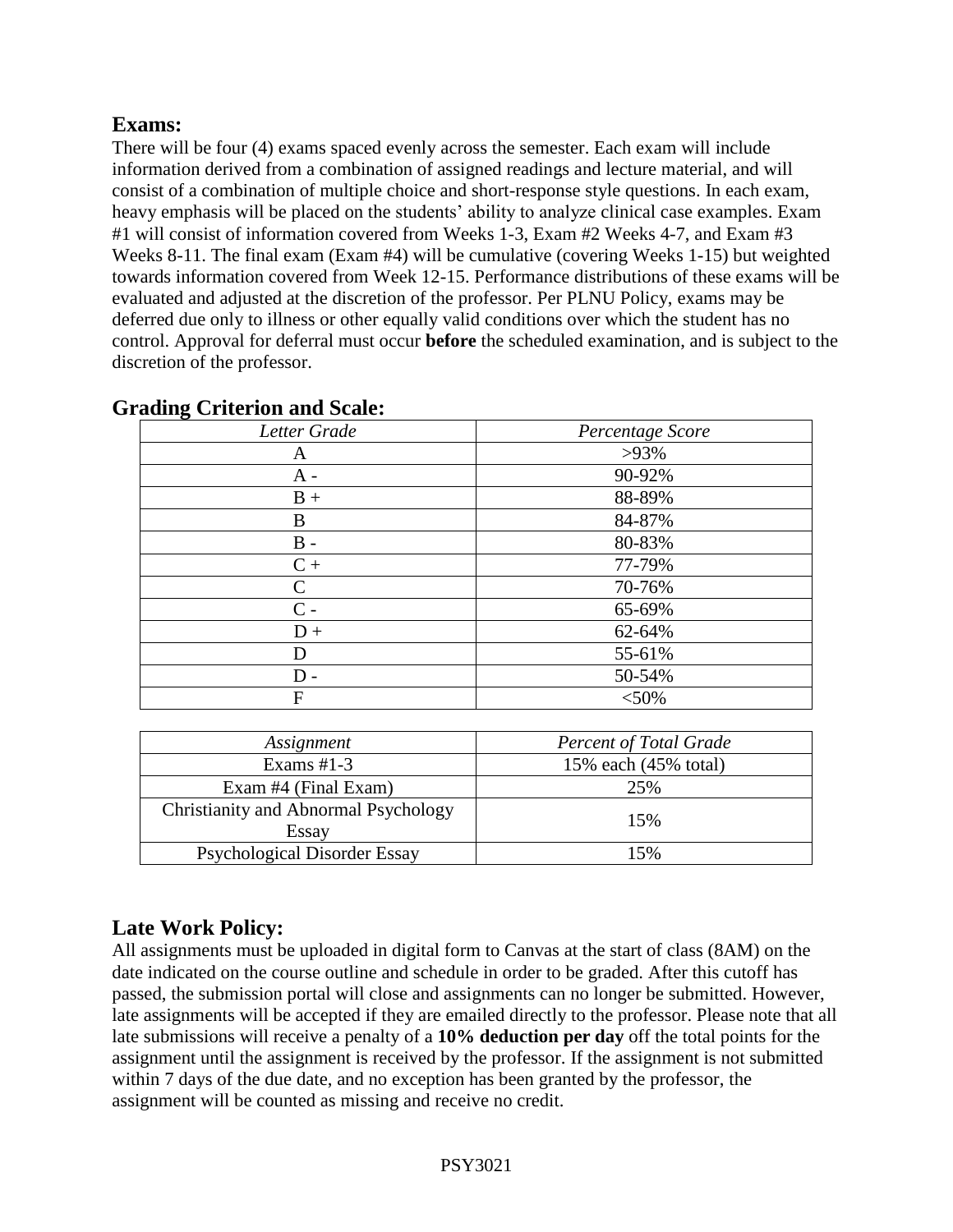# **Official PLNU Policies:**

#### *Final Examination*

Successful completion of this class requires taking the final examination **on its scheduled day**. The final examination schedule is posted on the [Class Schedules](http://www.pointloma.edu/experience/academics/class-schedules) site. No requests for early examinations or alternative days will be approved.

### *Copyright*

Point Loma Nazarene University, as a non-profit educational institution, is entitled by law to use materials protected by the US Copyright Act for classroom education. Any use of those materials outside the class may violate the law.

#### *Academic Honesty*

Students should demonstrate academic honesty by doing original work and by giving appropriate credit to the ideas of others. Academic dishonesty is the act of presenting information, ideas, and/or concepts as one's own when in reality they are the results of another person's creativity and effort. A faculty member who believes a situation involving academic dishonesty has been detected may assign a failing grade for that assignment or examination, or, depending on the seriousness of the offense, for the course. Faculty should follow and students may appeal using the procedure in the university Catalog. See [Academic Policies](http://catalog.pointloma.edu/content.php?catoid=18&navoid=1278) for definitions of kinds of academic dishonesty and for further policy information.

#### *Academic Accommodations*

While all students are expected to meet the minimum standards for completion of this course as established by the instructor, students with disabilities may require academic adjustments, modifications or auxiliary aids/services. At Point Loma Nazarene University (PLNU), these students are requested to register with the Disability Resource Center (DRC), located in the Bond Academic Center. [\(DRC@pointloma.edu](mailto:DRC@pointloma.edu) or 619-849-2486). The DRC's policies and procedures for assisting such students in the development of an appropriate academic adjustment plan (AP) allows PLNU to comply with Section 504 of the Rehabilitation Act and the Americans with Disabilities Act. Section 504 (a) prohibits discrimination against students with special needs and guarantees all qualified students equal access to and benefits of PLNU programs and activities. After the student files the required documentation, the DRC, in conjunction with the student, will develop an AP to meet that student's specific learning needs. The DRC will thereafter email the student's AP to all faculty who teach courses in which the student is enrolled each semester. The AP must be implemented in all such courses. If students do not wish to avail themselves of some or all of the elements of their AP in a particular course, it is the responsibility of those students to notify their professor in that course. PLNU highly recommends that DRC students speak with their professors during the first two weeks of each semester about the applicability of their AP in that particular course and/or if they do not desire to take advantage of some or all of the elements of their AP in that course.

### *Attendance and Participation*

Regular and punctual attendance at all classes is considered essential to optimum academic achievement. If the student is absent from more than 10 percent of class meetings, the faculty member can file a written report which may result in de-enrollment. If the absences exceed 20